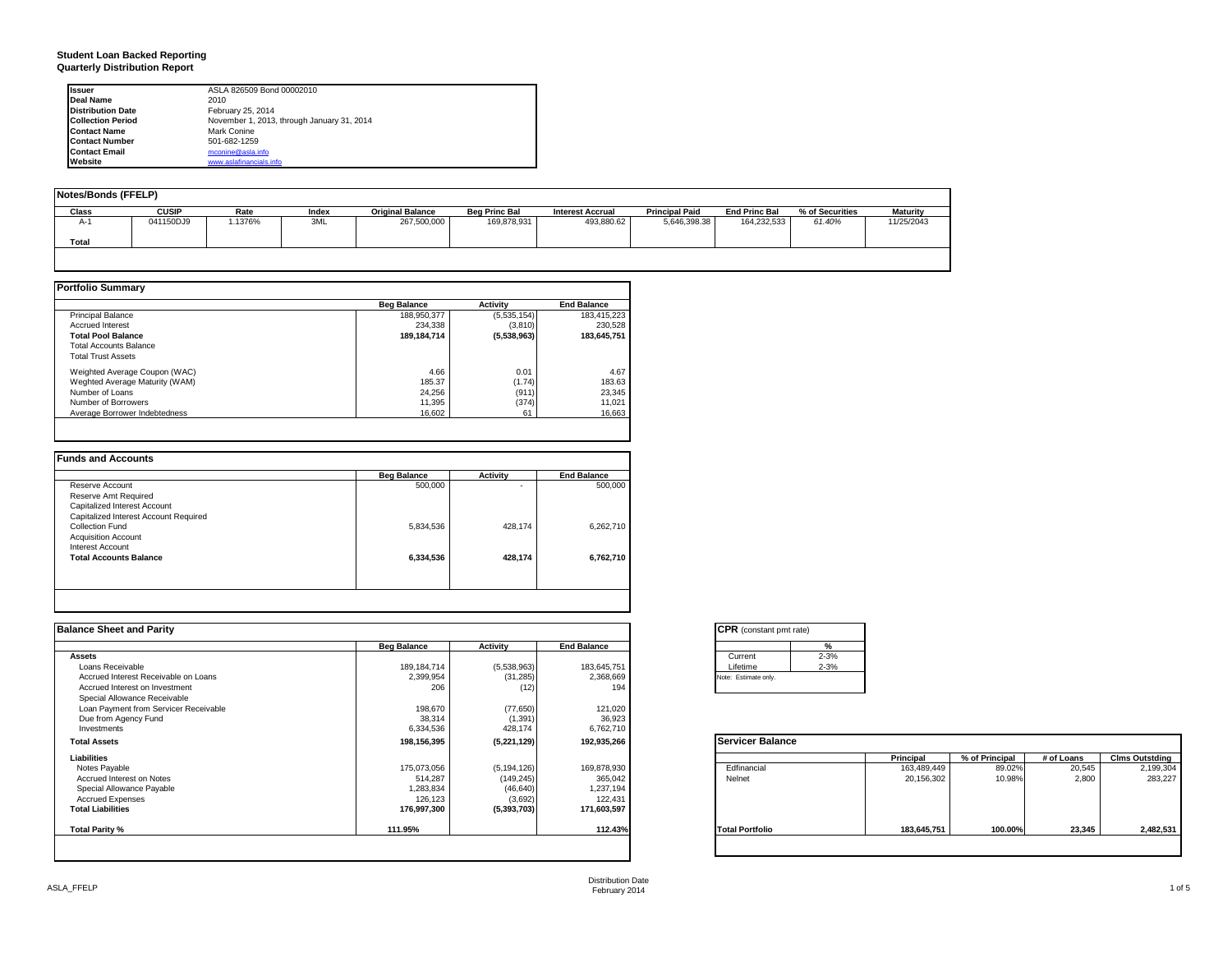#### **Student Loan Backed Reporting Quarterly Distribution Report**

|                           | # of Loans |        | Principal   |             | % of Principal |         | <b>WAC</b> |        | <b>WARM</b> |        |
|---------------------------|------------|--------|-------------|-------------|----------------|---------|------------|--------|-------------|--------|
|                           | Beainnina  | Endina | Beainnina   | Endina      | Beginning      | Endina  | Beginning  | Endina | Beginning   | Endina |
| In School                 | 102        | 88     | 240,149     | 200,356     | 0.13%          | 0.11%   | 4.31       | 4.15   | 118.39      | 118.04 |
| Grace                     | 61         | 38     | 154,377     | 95,829      | 0.08%          | 0.05%   | 5.14       | 5.07   | 116.59      | 117.39 |
| Repayment                 |            |        |             |             |                |         |            |        |             |        |
| Current                   | 14,343     | 14,301 | 123.171.703 | 122,915,371 | 65.11%         | 66.93%  | 4.63       | 4.64   | 188.38      | 186.16 |
| 31-60 Days Delinquent     | 877        | 748    | 5,561,760   | 4,896,991   | 2.94%          | 2.67%   | 4.60       | 4.77   | 167.22      | 164.00 |
| 61-90 Days Delinquent     | 546        | 570    | 3,998,445   | 3,337,564   | 2.11%          | 1.82%   | 4.82       | 4.55   | 176.30      | 171.61 |
| 91-120 Days Delingent     | 382        | 359    | 2,383,597   | 2,438,124   | 1.26%          | 1.33%   | 4.80       | 4.82   | 175.78      | 150.93 |
| 121-180 Days Delinquent   | 540        | 598    | 3,725,732   | 3,988,913   | 1.97%          | 2.17%   | 4.58       | 4.73   | 181.84      | 179.10 |
| 181-270 Days Delinquent   | 609        | 598    | 4,729,850   | 4,556,036   | 2.50%          | 2.48%   | 4.90       | 4.79   | 185.47      | 188.07 |
| 271+ Days Delinquent      | 196        | 290    | 1,179,955   | 1,949,129   | 0.62%          | 1.06%   | 4.88       | 5.04   | 160.25      | 163.50 |
| <b>Total Repayment</b>    | 17,493     | 17,464 | 144,751,041 | 144,082,128 | 76.51%         | 78.46%  | 4.65       | 4.65   | 186.66      | 184.13 |
| Forbearance               | 2,798      | 2,213  | 21,445,496  | 17,369,419  | 11.34%         | 9.46%   | 4.74       | 4.76   | 188.00      | 184.70 |
| Deferment                 | 3,347      | 3,159  | 20,156,697  | 19,411,762  | 10.65%         | 10.57%  | 4.74       | 4.69   | 178.41      | 179.48 |
| <b>Claims in Progress</b> | 421        | 368    | 2,331,508   | 2,454,014   | 1.23%          | 1.34%   | 4.47       | 4.61   | 157.48      | 189.39 |
| <b>Claims Denied</b>      | 34         | 15     | 105,446     | 32,242      | 0.06%          | 0.02%   | 2.93       | 4.59   | 103.45      | 91.78  |
| <b>Total Portfolio</b>    | 24,256     | 23,345 | 189,184,714 | 183,645,751 | 100%           | 100.00% | 4.66       | 4.67   | 185.37      | 183.63 |

|                                     |           | # of Loans |                  | Principal   | % of Principal |         | <b>WAC</b>       |        | <b>WARM</b>      |        |
|-------------------------------------|-----------|------------|------------------|-------------|----------------|---------|------------------|--------|------------------|--------|
|                                     | Beainnina | Endina     | <b>Beainning</b> | Endina      | Beginning      | Endina  | <b>Beginning</b> | Endina | <b>Beginning</b> | Endina |
| Current                             | 14,343    | 14,301     | 123, 171, 703    | 122,915,371 | 85.09%         | 85.31%  | 4.63             | 4.64   | 188.38           | 186.16 |
| 31-60 Days Delinquent               | 877       | 748        | 5,561,760        | 4,896,991   | 3.84%          | 3.40%   | 4.60             | 4.77   | 167.22           | 164.00 |
| 61-90 Days Delinquent               | 546       | 570        | 3,998,445        | 3,337,564   | 2.76%          | 2.32%   | 4.82             | 4.55   | 176.30           | 171.61 |
| 91-120 Days Delingent               | 382       | 359        | 2,383,597        | 2,438,124   | 1.65%          | 1.69%   | 4.80             | 4.82   | 175.78           | 150.93 |
| 121-180 Days Delinquent             | 540       | 598        | 3,725,732        | 3,988,913   | 2.57%          | 2.77%   | 4.58             | 4.73   | 181.84           | 179.10 |
| 181-270 Days Delinquent             | 609       | 598        | 4,729,850        | 4,556,036   | 3.27%          | 3.16%   | 4.90             | 4.79   | 185.47           | 188.07 |
| 271+ Days Delinquent                | 196       | 290        | 1,179,955        | 1,949,129   | 0.82%          | 1.35%   | 4.88             | 5.04   | 160.25           | 163.50 |
| <b>Total Portfolio in Repayment</b> | 17,493    | 17.464     | 144.751.041      | 144,082,128 | 100.00%        | 100.00% | 4.65             | 4.65   | 186.66           | 184.13 |

| Portfolio by Loan Type           |           |            |             |                  |           |                |                  |        |                  |        |
|----------------------------------|-----------|------------|-------------|------------------|-----------|----------------|------------------|--------|------------------|--------|
|                                  |           | # of Loans |             | <b>Principal</b> |           | % of Principal | <b>WAC</b>       |        | <b>WARM</b>      |        |
|                                  | Beainnina | Endina     | Beainnina   | Endina           | Beainnina | Endina         | <b>Beainning</b> | Endina | <b>Beainning</b> | Endina |
| Subsidized Consolidation Loans   | 5,561     | 5.447      | 72.870.445  | 71,075,684       | 38.52%    | 38.70%         | 4.93             | 4.93   | 188.73           | 186.10 |
| Unsubsidized Consolidation Loans | 5,368     | 5.258      | 81,392,539  | 79,438,397       | 43.02%    | 43.26%         | 4.90             | 4.89   | 213.09           | 210.34 |
| Subsidized Stafford Loans        | 8,680     | 8,226      | 19,128,635  | 18,037,706       | 10.11%    | 9.82%          | 3.25             | 3.26   | 110.04           | 110.89 |
| Unsubsidized Stafford Loans      | 4,326     | 4,109      | 14,381,228  | 13,773,072       | 7.60%     | 7.50%          | 3.64             | 3.67   | 121.09           | 121.92 |
| PLUS/GradPLUS Loans              | 286       | 272        | 1,254,998   | ,186,769         | 0.66%     | 0.65%          | 7.29             | 7.29   | 83.48            | 82.59  |
| SLS Loans                        | 35        | 33         | 156,868     | 134.123          | 0.08%     | 0.07%          | 3.31             | 3.31   | 83.80            | 83.65  |
| <b>Total Portfolio</b>           | 24,256    | 23,345     | 189,184,714 | 183,645,751      | 100.00%   | 100.00%        | 4.66             | 4.67   | 185.37           | 183.63 |

| Portfolio by Program Type                  |           |            |             |                  |                |         |                  |        |           |             |
|--------------------------------------------|-----------|------------|-------------|------------------|----------------|---------|------------------|--------|-----------|-------------|
|                                            |           | # of Loans |             | <b>Principal</b> | % of Principal |         | <b>WAC</b>       |        |           | <b>WARM</b> |
|                                            | Beainnina | Endina     | Beginning   | Endina           | Beginning      | Endina  | <b>Beainning</b> | Endina | Beginning | Endina      |
| Graduate / 4-Year Loans                    | 20,027    | 19,276     | 160,377,059 | 155,581,966      | 84.77%         | 84.72%  | 4.64             | 4.64   | 188.97    | 187.24      |
| 2-Year Loans                               | 2,974     | 2,857      | 15,098,450  | 14,749,841       | 7.98%          | 8.03%   | 4.94             | 4.96   | 139.05    | 137.33      |
| Proprietary / Technical / Vocational Loans |           | 390        | 1,604,457   | 1,571,613        | 0.85%          | 0.86%   | 5.27             | 5.29   | 144.58    | 144.81      |
| Unknown (Consolidation) Loans              | 849       | 822        | 12,104,606  | 11.742.330       | 6.40%          | 6.39%   | 5.15             | 5.20   | 179.01    | 171.71      |
| Other Loans                                |           |            | 141         |                  | 0.00%          | 0.00%   | 2.35             | 2.35   | 16.00     | 16.00       |
| <b>Total Portfolio</b>                     | 24,256    | 23,345     | 189,184,714 | 183,645,751      | 100.00%        | 100.00% | 4.66             | 4.67   | 185.37    | 183.63      |
|                                            |           |            |             |                  |                |         |                  |        |           |             |

|                        | # of Loans  |        | Principal   |             | % of Principal |         |
|------------------------|-------------|--------|-------------|-------------|----------------|---------|
|                        | Beginning   | Endina | Beainnina   | Endina      | Beginning      | Endina  |
| <b>Fixed Loans</b>     | 11.842      | 11.536 | 145.121.327 | 141,357,755 | 76.71%         | 76.97%  |
| Variable Loans         | 12.414      | 9,009  | 44,063,386  | 42.287.996  | 23.29%         | 23.03%  |
| Libor Loans            | 12,387      | 11,785 | 43,972,740  | 42,199,181  | 23.24%         | 22.98%  |
| CMT Loans              | $\sim$<br>۷ | 24     | 90.646      | 88.815      | 0.05%          | 0.05%   |
| <b>Total Portfolio</b> | 24.256      | 20.545 | 189.184.714 | 183,645,751 | 100.00%        | 100.00% |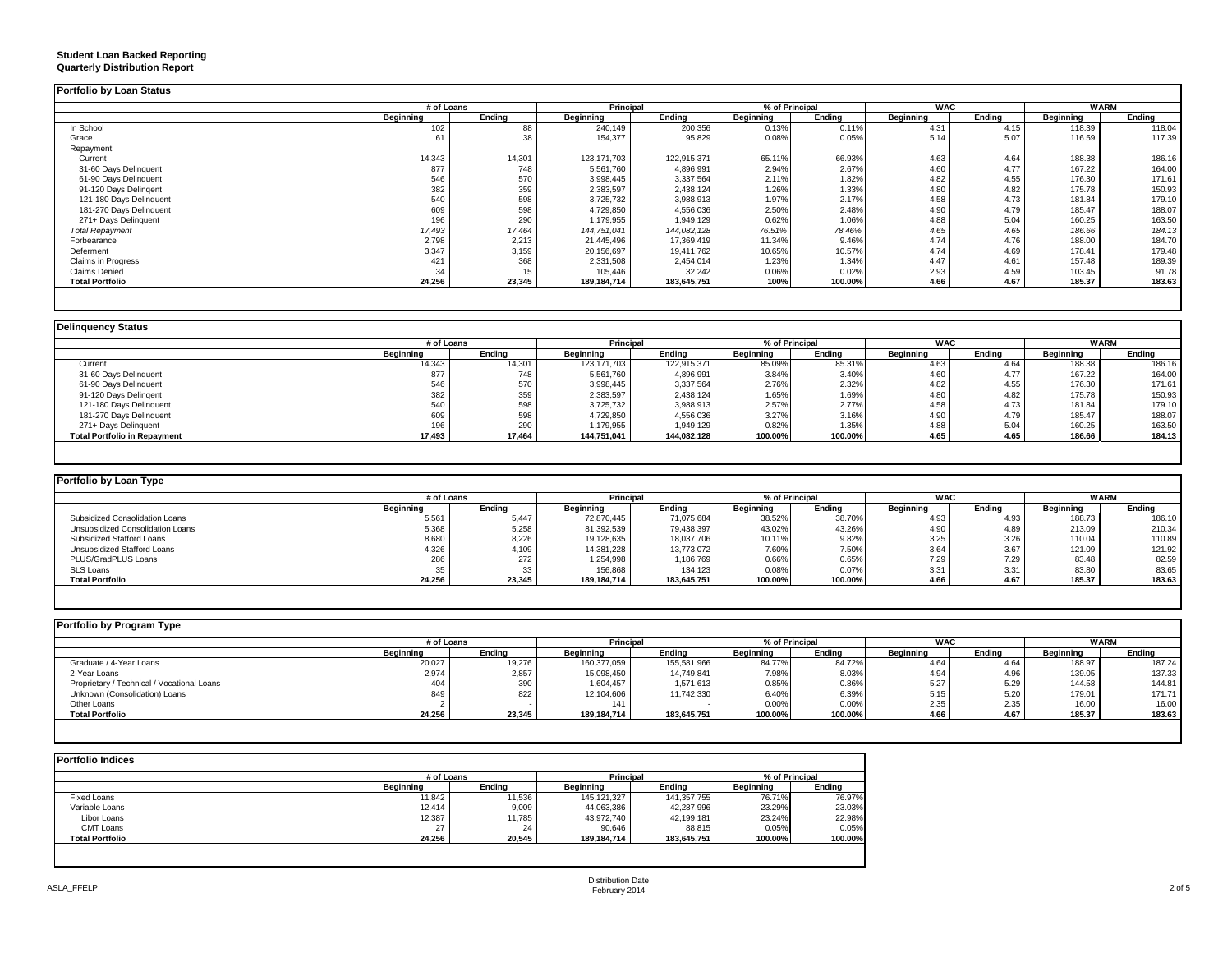| <b>IDistribution Date</b> | February 25, 2014                              |
|---------------------------|------------------------------------------------|
| <b>Collection Period</b>  | , 2013, through January 31, 2014<br>November 1 |

# **Collection Activity**

| <b>Collection Account</b>                                                                   | as of 1/31/2014 |
|---------------------------------------------------------------------------------------------|-----------------|
| Beginning balance - November 1, 2013                                                        | 5,834,536       |
| <b>Collection Amount Received</b>                                                           | 7,679,109       |
| Reserve Account                                                                             |                 |
| <b>Excess of Required Reserve Account</b>                                                   |                 |
| Interest on Investment Earnings                                                             | 345             |
| Capitalized Interest Account (after a stepdown or release date)                             |                 |
| Payments from Guarantor                                                                     |                 |
| <b>Prior Quarter's Allocations or Adjustments</b>                                           |                 |
| Prepayments                                                                                 |                 |
| Special Allowance Payments to Department of Education                                       |                 |
| <b>Consolidtion Rebate Fees</b>                                                             | (410, 559)      |
| Transfer from Capitalized Interest Fund                                                     |                 |
| Principal payments, interest payments, administration fees, servicing fees and trustee fees | (6,082,904)     |
| Transfer the Department Rebate Fund                                                         | (757, 818)      |
| Other Amounts Received in Collection                                                        |                 |
| <b>Total Available Funds</b>                                                                | 6,262,710       |
|                                                                                             |                 |
|                                                                                             |                 |

| <b>Indenture Trustee Fees</b><br><b>Servicing Fees</b><br><b>Administration Fees</b><br>Late Fees<br>Other Fees | 107,127<br>15,304 |
|-----------------------------------------------------------------------------------------------------------------|-------------------|
| <b>Total Fees</b>                                                                                               | 122,431           |

| <b>Cumulative Default Rate</b>                                    | as of 1/31/2014 |
|-------------------------------------------------------------------|-----------------|
|                                                                   |                 |
| <b>Current Period's Defaults</b>                                  | 3,084,824.12    |
| <b>Cumulative Defaults</b>                                        | 35,859,705.16   |
| Loans for which claims have been filed as of applicable month end | 8,021,937.53    |
| <b>Cumulative Default Rate</b>                                    | 14.57%          |
| Cumulative Recoveries (including reimbursements and collections)  |                 |
| <b>Payments from Guarantor</b>                                    | 32,857,043.00   |
| <b>Borrower Recoveries</b>                                        | n/a             |
| <b>Recovery Rate</b>                                              | 91.63%          |
| Cumulative Net Loss                                               | 3,002,662.16    |
| <b>Cumulative Net Loss</b>                                        | 1.22%           |
|                                                                   |                 |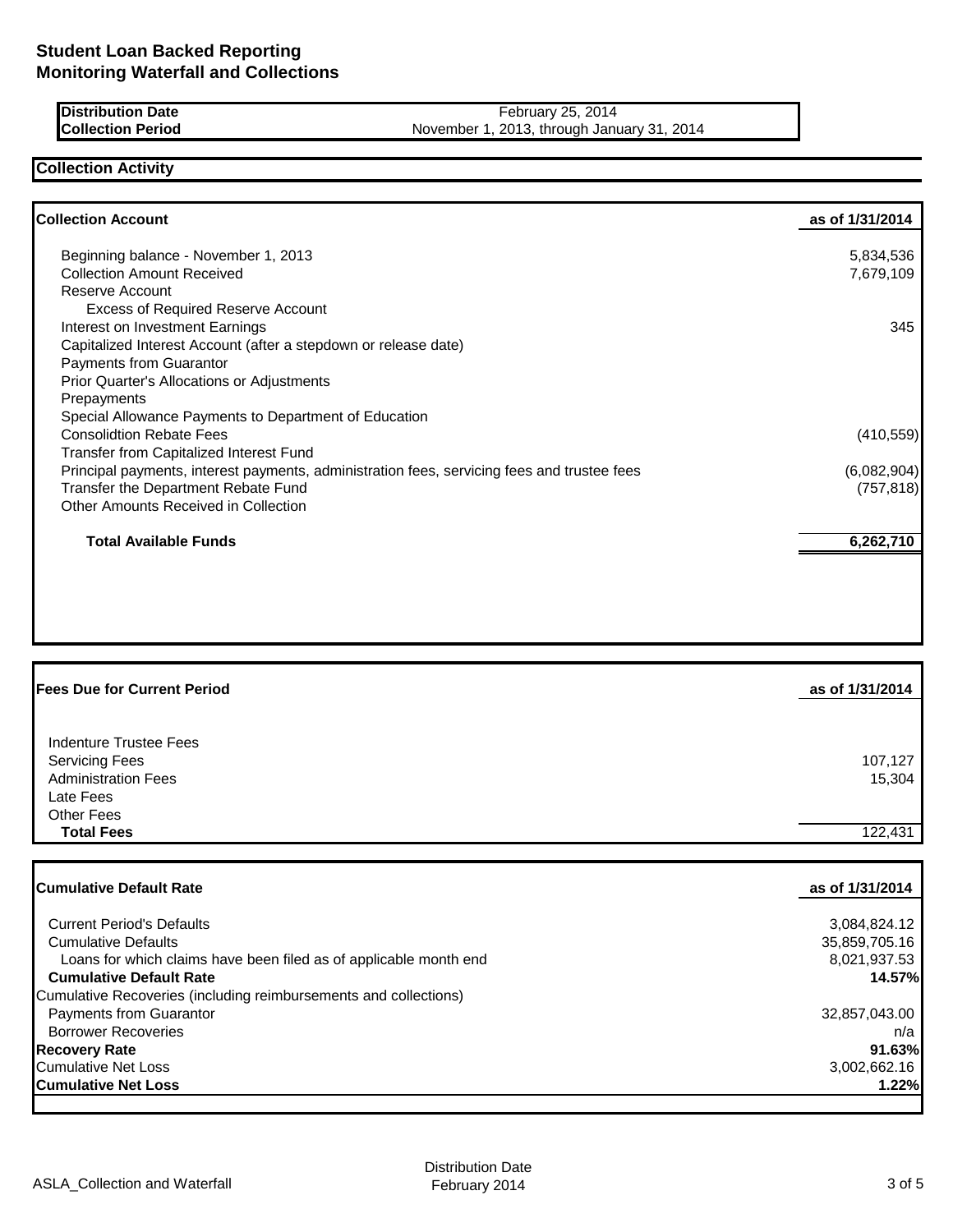# **Waterfall Activity**

| <b>Waterfall for Distribution</b>                                                         | <b>Amount Due</b> | <b>Amount Remaining</b> |
|-------------------------------------------------------------------------------------------|-------------------|-------------------------|
| <b>Total Available Funds</b>                                                              |                   | 6,262,710               |
| <b>First:</b> Payments required under applicable Joint Sharing Agreement                  |                   |                         |
| <b>Second: Trustee Fees</b>                                                               |                   |                         |
| <b>Third:</b> Servicing Fees and Backup Servicing Fees                                    | 107,127           | 6,155,583               |
| <b>Fourth: Administration Fees</b>                                                        | 15,304            | 6,140,279               |
| <b>Fifth: Noteholder Interest</b>                                                         | 493,881           | 5,646,398               |
| Sixth: Reinstate the balance of the Reserve Fund up to the Specified Reserve Fund Balance |                   |                         |
| Seventh: Noteholder Principal, until paid in full                                         | 5,646,398.38      | (0)                     |
|                                                                                           |                   |                         |

| <b>Principal and Interest Distributions</b> | Class A-1 |
|---------------------------------------------|-----------|
| Quarterly Interest Due                      | 493,881   |
| <b>Quarterly Interest Paid</b>              | 493,881   |
| <b>Interest Shortfall</b>                   | 0         |
| Interest Carryover Due                      | 0         |
| Interest Carryover Paid                     | 0         |
| Interest Carryover                          | 0         |
| Quarterly Principal Distribution Amount     | 5,646,398 |
| <b>Quarterly Principal Paid</b>             | 5,646,398 |
| Shortfall                                   |           |
| <b>Total Distribution Amount</b>            | 6,140,279 |
|                                             |           |